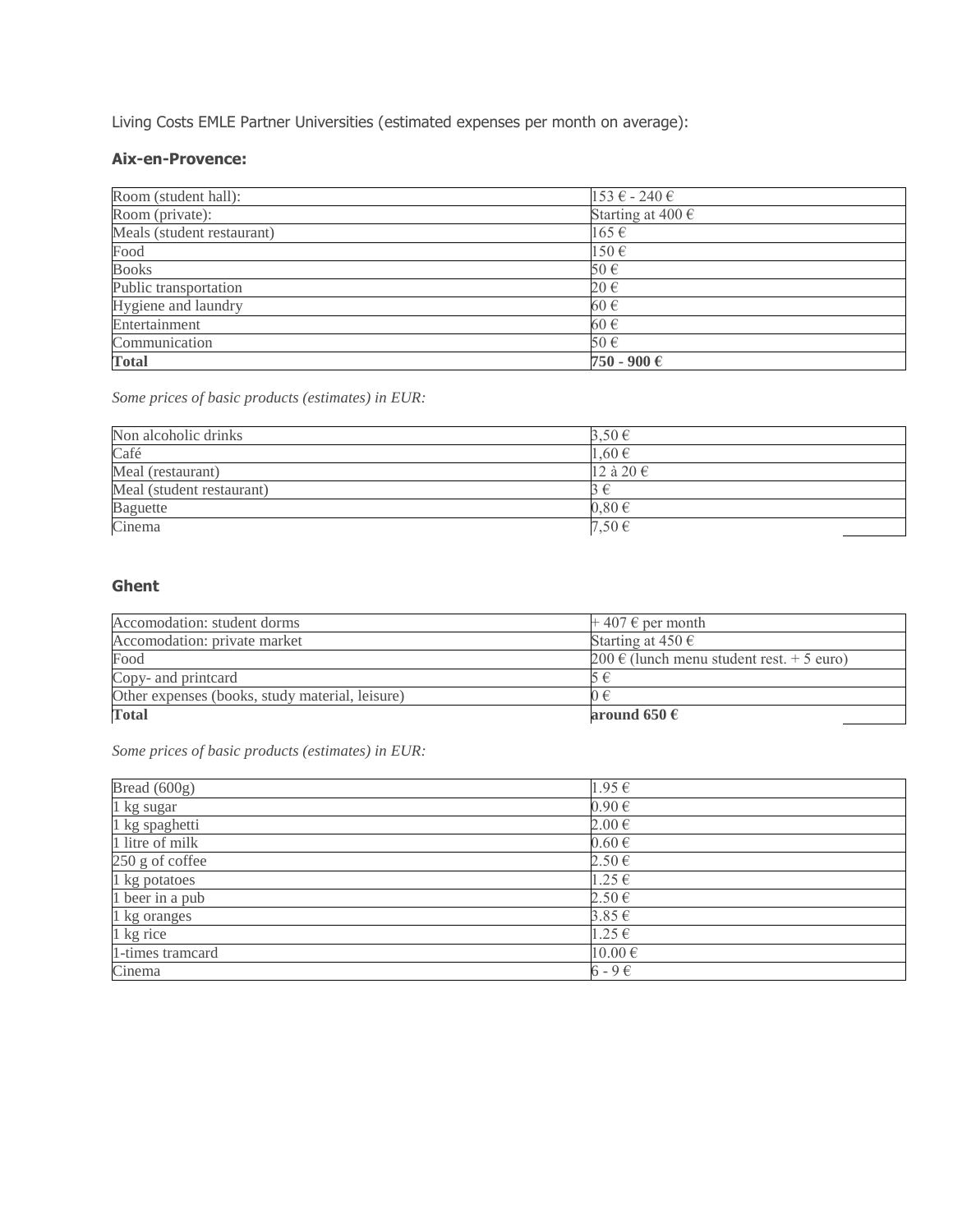**Haifa**

| Room (student hall)                             |             |
|-------------------------------------------------|-------------|
| Food                                            |             |
| Other expenses (books, study material, leisure) | 400 - 500 € |
| <b>Total</b>                                    |             |

*Some prices of basic products (estimates) in EUR:*

| 11.21€     |
|------------|
| 8.49€      |
| $2.67 \in$ |
| $1.27 \in$ |
| $0.97 \in$ |
| $1.98 \in$ |
| $1.04 \in$ |
| $0.88 \in$ |
| $0.78 \in$ |
| $1.41 \in$ |
| $0.10 \in$ |
| 23.78 €    |
| $8.33 \in$ |
|            |

## **Hamburg**

| Room (shared apartment) | $300 - 500 \in$           |
|-------------------------|---------------------------|
| Room (student hall)     | Approx. $350 \in$         |
| Food                    | $250 - 300 \in$           |
| Health insurance        | 80€                       |
| Work/study materials    | 20€                       |
| Other expenses          | $150 - 200 \in$           |
| <b>Total</b>            | $800 - 1100 \text{ } \in$ |

*Some prices of basic products (estimates) in EUR:*

| 1 loaf of bread                         | $2 - 3 \in$                   |
|-----------------------------------------|-------------------------------|
| 1 kg apples                             | 1.99€                         |
| 1 kg potatoes                           | $0.99 \in$                    |
| 1 litre milk                            | $0.90 \in$                    |
| 1 bottle of mineral water (0,75 Liter)  | $0.80 \in$                    |
| 1 cup of coffee (at a café)             | $2.50 \in$                    |
| 1 glas of beer (at a bar)               | 4€                            |
| 1 pizza (at a restaurant)               | $10 \in$                      |
| 1 ticket for the theatre (reduced fare) | $8 - 30 \in$                  |
| prepaid tariffs cell phones             | $0.10 \in$ per minute and SMS |
| Meal in mensa                           | $2 - 4 \in$                   |
| Dinner at restaurant                    | $15 \in -30 \in$              |
| Club entrance                           | $5 - 10 \in$                  |
| Gym membership                          | 35€                           |
| Cinema                                  | $-10 \in$<br>6                |